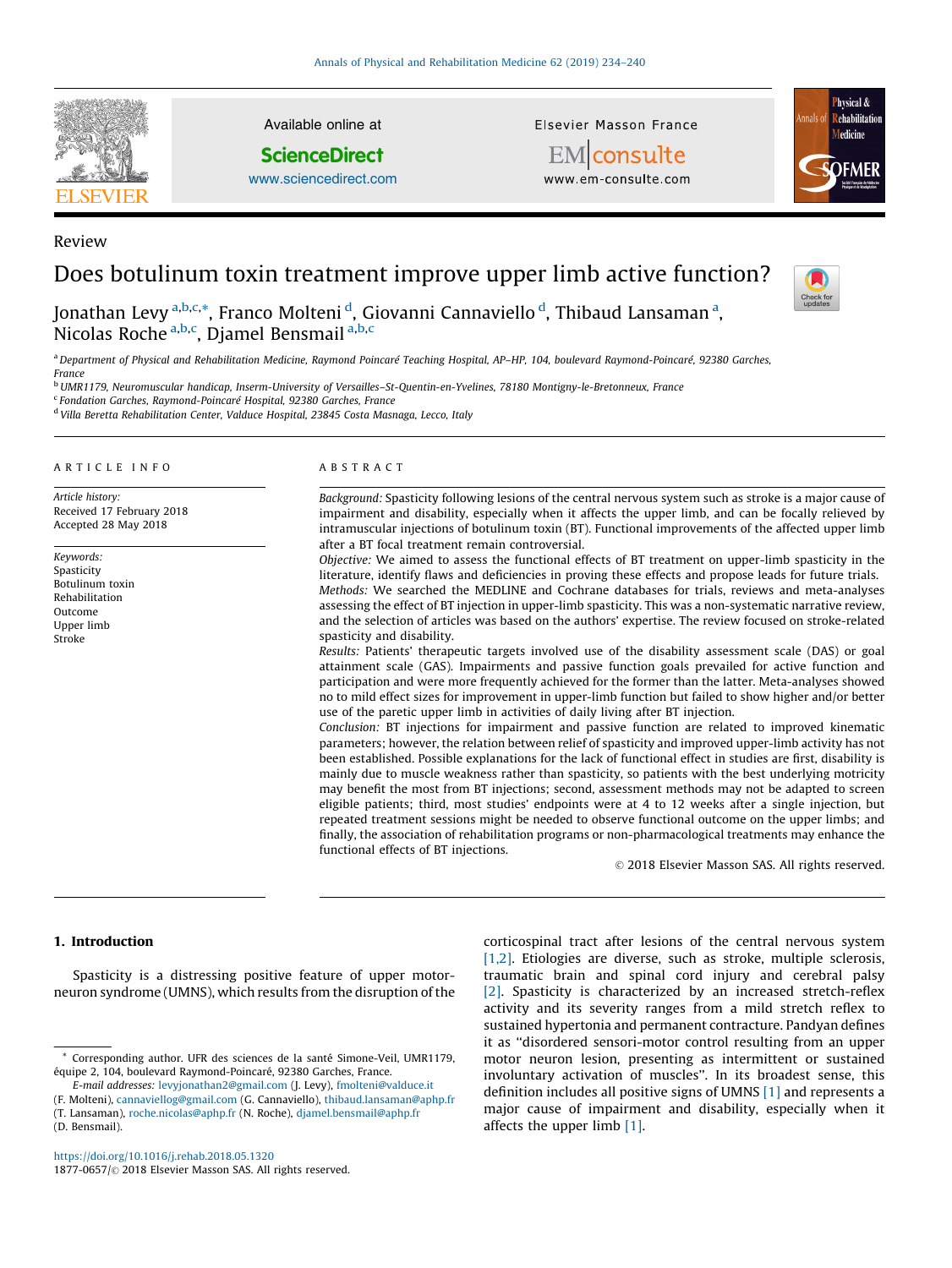For almost 30 years, botulinum toxin A (BoNT-A), derived from a neurotoxin synthesized by Clostridium botulinum that blocks the pre-synaptic release of acetylcholine at the motor plate level, has been used in focal intramuscular injections to diminish muscle contraction and selectively treat spasticity [\[3,4\].](#page-5-0) Its efficacy on stroke-related upper-limb spasticity (ULS) impairments has been well demonstrated [5-7], but whether BoNT-A significantly improves upper-limb function is still debated. Many physicians and researchers have tried to link the decreased spasticity to functional improvements, with heterogeneous results [\[8–10\].](#page-5-0)

This open debate among the physical medicine and rehabilitation community raises the following question: are clinical trials assessing the functional effects of BoNT-A for treating ULS really designed to show a positive effect on upper-limb active function? We aimed to answer this question by reviewing the main published trials and meta-analyses of studies of BoNT-A in ULS. First, we review how patients' goals and priorities are set, then how functional outcomes have been assessed to date. Finally, we discuss why BoNT-A injection has not been found functionally effective and provide leads on how future studies should be designed to demonstrate the efficacy of local BoNT-A injections on active use and participation of upper limbs.

## 2. Methodological considerations

This study is a narrative non-systematic review of literature. The selection of articles was based on the authors' expertise. Systematic reviews and meta-analyses assessing the efficacy of BoNT-A injections in ULS were searched in the MEDLINE/PubMed and Cochrane databases up to October 2017 by using the MeSH terms ''spasticity'', ''upper limb'', ''botulinum toxin''. Relevant reports of randomized controlled trials (RCTs) and princeps studies were also critically reviewed. Of note, the available literature on ULS treatment mainly concerned stroke-related symptoms and impairments in the adult population. We excluded isolated case reports, small case series and cohorts for other etiologies of ULS.

The following sections are based on a review of 8 systematic reviews (with or without meta-analysis) and 18 clinical trials and studies.

#### 3. Goals for the treatment of ULS

Before considering the target population and the timing to start with focal treatments for ULS, the functional outcomes and how they have been evaluated so far seems necessary. Sheean proposed dichotomising passive and active functions as:

- tasks that are carried out on the affected limb by the unaffected one or by caregivers;
- $\bullet$  an active use of the paretic limb during daily activities  $[8]$ .

With this distinction, the analysis of the heterogeneity of ''functional outcomes'' in previously published clinical trials is simpler.

Different scales and outcome measures were identified by Ashford and Turner-Stokes in a systematic review of the literature [\[11\]](#page-5-0). Among 411 identified studies, 22 assessed passive or active function with 3 main approaches:

 patients' self-reported items mainly concerned hand hygiene, ease in putting arms in sleeves and cutting fingernails [\[12\]](#page-5-0). These items were grossly similar to the Disability Assessment Scale (DAS) [\[13,14\]](#page-5-0). Although the DAS has strength as a well-validated scale for assessing the impact of spasticity and its treatment, it assesses more impairments (pain, limb position, hygiene) or activities that can be a passive function (e.g., dressing a sleeve) than upper-limb active function;

- use by the same team of a composite measure of function that combined an Ashworth score for elbow, wrist and fingers; 3 items of the Barthel index (dressing, feeding and grooming); and 3 other functional items (cutting fingernails, cleaning palms and putting the arm through a garment sleeve) [\[12,15\].](#page-5-0) Although interesting, this approach combined symptoms and functional scores and validated and non-validated items, which induced statistical flaws such as interpretation and analysis biases;
- the Goal Attainment Scaling (GAS) was used in only 2 RCTs [\[12,16\].](#page-5-0) In this approach, in agreement with the medical team, patients define goals to achieve with the studied intervention. The expected target is set at the value of 0. Outcomes achieved less than expected are rated  $-2$  or  $-1$  and those achieved more than expected, +1 or +2. The GAS allows for calculating a T-score and the interindividual comparison of treatment efficacy among patients with different therapeutic goals [\[17\].](#page-5-0) The interpretation of the GAS results requires classifying patients' goals according to the World Health Organization International Classification of Functioning, Disability and Health (ICF) matching domains, to differentiate impairment/symptoms or activities and participation targets.

The main therapeutic goals/patient priorities, according to the DAS or GAS approaches are in [Table 1.](#page-2-0)

In 2002, Brashear et al. used the DAS domains they developed and validated, and before treatment start, asked participants to choose their principal target of treatment [\[13\]](#page-5-0). In following studies, Kanovsky et al. [\[18,19\]](#page-5-0) and Barnes et al. [\[20\]](#page-5-0) used the same methods to evaluate patient-centred efficacy. The authors showed a similar distribution of patients' main therapeutic targets. Hence, dressing (ease for caregivers or active participation in) was the main goal identified by post-stroke patients at more than 4 years after onset of ULS. Limb position and hygiene remained important, 20 to 36% of patients defining them as a primary therapeutic target. Pain was a relatively minor goal in these trials. In patients with long-lasting spasticity, limb position (which is a passive goal) accounted for two thirds of main therapeutic target in study population. In all 3 studies, the ULS scheme was similar.

The GAS was used as a secondary outcome in 2 RCTs, by Bakheit et al. in 2001 [\[15\]](#page-5-0) (data not presented in the article) and McCrory et al. in 2009 [\[16\]](#page-5-0) (with ancillary analyses by Turner-Stokes et al. in 2010 [\[21\]](#page-5-0)). Second, Turner-Stokes et al. developed multicentre studies that investigated the main goals for ULS treatment by using the GAS [\[22–24\]](#page-5-0). They summed their results in goal areas by using the ICF as follows: first, ''impairment'', ''symptoms'' or ''body function"; second, "passive function" mostly meaning "ease of care''; then ''active function'', including active use (assessed by Ashford's Arm Activity scale [\[25,26\]](#page-5-0)), self-care or domestic tasks, and mobility (transfers, gait, balance). In these studies, passive goals (impairment and passive function) are more represented than active use and function as primary goals for ULS treatment by BoNT-A injection after stroke.

#### 4. Functional outcomes of focal treatment of ULS

Three pharmacological formulations of BoNT-A are routinely administered for treating ULS. The toxins onabotulinum (Botox $\mathbb{R}$ ) Allergan Inc., Irvine, CA, USA), abobotulinum (Dysport<sup>®</sup>, IPSEN, Paris, France) and incobotulinum (Xeomin $^{\circledR}$ , Merz Pharma GmbH., Frankfurt, Germany) have proven their efficacy for spasticity in large RCTs [\[12,13,15,18,27–30\]](#page-5-0). Undoubtedly, BoNT-A is an effective treatment for symptoms and impairments by reducing muscle tone, improving range of motion, and decreasing related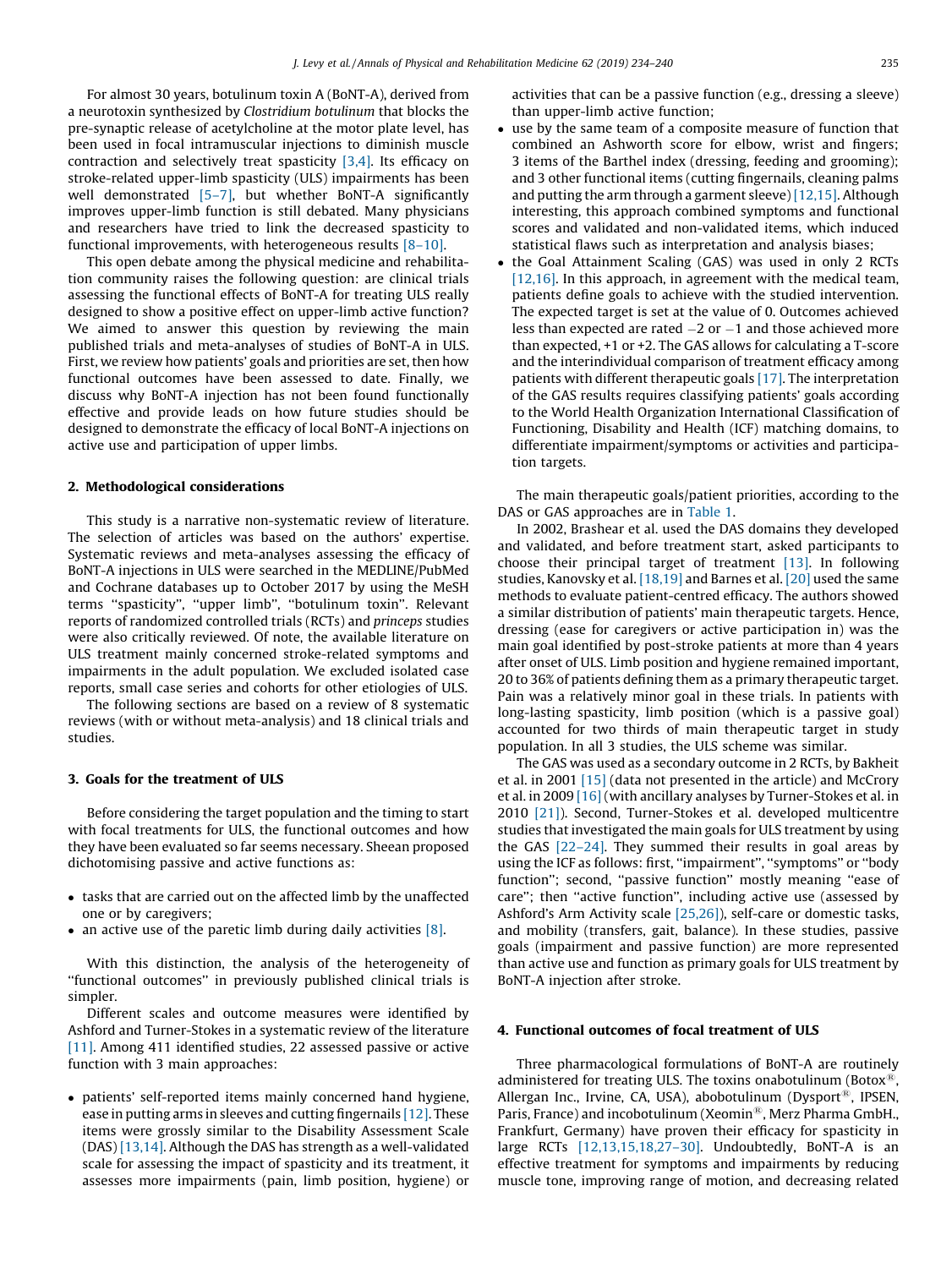## <span id="page-2-0"></span>Table 1

Main therapeutic goals and proportion of patients choosing them as a primary target, at initiation of treatment of upper-limb spasticity with botulinum toxin injection.

|                                   | Patients and methods                                                                                                                                                                               | Therapeutic goals                                                                                                                                                                                                          | Goal<br>preferences,                                                                           | Efficacy results                                                                                                                                                                                                                          |
|-----------------------------------|----------------------------------------------------------------------------------------------------------------------------------------------------------------------------------------------------|----------------------------------------------------------------------------------------------------------------------------------------------------------------------------------------------------------------------------|------------------------------------------------------------------------------------------------|-------------------------------------------------------------------------------------------------------------------------------------------------------------------------------------------------------------------------------------------|
|                                   |                                                                                                                                                                                                    |                                                                                                                                                                                                                            | n(%)                                                                                           |                                                                                                                                                                                                                                           |
| Brashear et al., 2002             | <b>DAS</b><br>$n = 126$ patients (RCT, 64 in BoNT-A vs<br>62 in control group)<br>Cause of spasticity: stroke<br>Mean time since onset = $4.75$ years                                              | Dressing<br>Limb position<br>Hygiene<br>Pain                                                                                                                                                                               | 40 (31.7)<br>38 (30.2)<br>33 (26.2)<br>15(11.9)                                                | $>1$ point improvement in the<br>principal treatment target: 62 vs 27%<br>in controls $(P=.007)$                                                                                                                                          |
| Kanovsky et al., 2009<br>and 2011 | <b>DAS</b><br>$n = 148$ participants<br>Cause of spasticity: Stroke<br>Mean time since onset = $55.0$ months                                                                                       | Dressing<br>Limb position<br>Hygiene<br>Pain                                                                                                                                                                               | 60(40.5)<br>54 (36.5)<br>30(20.3)<br>5(3.4)                                                    | Significant improvement in dressing,<br>position and hygiene at 2, 4 and<br>8 weeks compared to placebo.<br>Superiority of BTI at 2 and 4 weeks for<br>pain                                                                               |
| Barnes et al., 2010               | <b>DAS</b><br>$n = 192$ participants<br>Cause of spasticity: Stroke (88%),<br>TBI (5.7%), CP (1.6%), MS (0.5%)<br>Mean time since onset = 75.0 months                                              | Limb position<br>Dressing<br>Hygiene<br>Pain                                                                                                                                                                               | 63.0%<br>23.6%<br>7.9%<br>5.5%                                                                 | For primary target, 51 patients (63%)<br>were responders in the 20U/mL<br>group vs $44$ (52%) in the $50$ U/mL<br>group                                                                                                                   |
| Turner-Stokes et al., 2010        | GAS<br>$n = 90$ participants<br>Cause of spasticity: stroke<br>Mean time since onset = 5.9 years                                                                                                   | No. of goals = $165$<br>Impairment/body function<br>Upper limb activities<br>Mobility<br>Self-care tasks<br>Domestic tasks                                                                                                 | 46 (28)<br>30(18)<br>11(7)<br>57 (34)<br>21(13)                                                | Not assessed                                                                                                                                                                                                                              |
| Turner-Stokes et al., 2013        | GAS<br>$n = 456$ participants<br>Cause of spasticity: stroke<br>Mean time since onset = $61.4$ months                                                                                              | Passive function (ease of care)<br>Impairment (muscle tone, ROM etc.)<br>Active function<br>Pain<br>Involuntary movements<br>Mobility<br>Other ICF domains                                                                 | 132 (29.0)<br>105(23.0)<br>104 (22.8)<br>61 (13.4)<br>41 (9.0)<br>10(2.2)<br>3(0.7)            | Achievement rates<br>85.6%<br>78.1%<br>72.1%<br>83.6%<br>78.0%<br>70.0%<br>100%                                                                                                                                                           |
| Ashford et al., 2016              | GAS<br>$n = 696$ goals<br>Review of 4 studies by the same team                                                                                                                                     | Symptoms/impairments<br>Pain<br>Involuntary movements<br>ROM/contractures/deformity<br>Passive function<br>Active function<br>Active use and domestic tasks<br>Mobility (transfers, gait, balance)<br>Therapy facilitation | 315 (45)<br>78 (11)<br>75 (11)<br>162 (23)<br>242 (35)<br>132 (19)<br>120(17)<br>11(2)<br>8(1) | Not assessed                                                                                                                                                                                                                              |
| Gracies et al., 2016              | <b>DAS</b><br>$n = 238$ participants<br>Causes of spasticity: stroke $(n=215)$ ;<br>90%), traumatic brain injury ( $n = 23$ ;<br>10%)<br>Mean time since onset = stroke,<br>5 years; TBI, 10 years | Limb position<br>Dressing<br>Hygiene<br>Pain                                                                                                                                                                               | 108(45)<br>63 (27)<br>51(21)<br>15(6)                                                          | Achievement rate for primary<br>treatment target: At week 4-62.0% in<br>Abo1000 group, 50.0% in Abo500,<br>39.2% in placebo<br>Achievement of limb position goal as<br>PTT: At week 4-50.6% in Abo1000<br>group, 36.3% in Abo500, 29.1 in |

BoNT-A: botulinum toxin A; DAS: disability assessment scale; GAS: goal attainment scale; CP: cerebral palsy; MS: multiple sclerosis; ROM: range of motion; TBI: traumatic brain injury; ICF: WHO International Classification of Functioning, Disability and Health

pain and discomfort. As mentioned before, some studies used measurements such as the DAS and GAS that partially investigated the functional outcome of focal treatment of ULS.

To date, the largest RCT included 333 participants and compared the efficacy of BoNT-A injection combined with an evidence-based therapy program to therapy alone [\[28\].](#page-5-0) This trial failed to show any significant improvement in upper-limb active function assessed by the 1-month Action Research Arm Test (ARAT), as a primary outcome. Basic upper-limb functional activities such as dressing a sleeve, cutting fingernails and palmar hygiene significantly improved at 1 and 3 months with BoNT-A injection ( $P = 0.017$ ,  $P = 0.047$  and  $P = 0.045$ , respectively), but these activities can be considered passive (i.e., performed by a caregiver) or active function. There was no effect on the ability to use cutlery, which was the only truly active function outcome.

Similar results were obtained by Brashear et al. in 2002 [\[13\]](#page-5-0) in 126 patients (64 in the BoNT-A group, 62 in placebo). At 6 weeks, 83% with BoNT-A injection experienced at least a 1-point improvement in one or more domains of the DAS as compared with 53% with placebo and 62 versus 27% experienced improvement in their principal target of treatment  $(P < 0.0001$  and  $P = 0.007$ , respectively) (Table 1). Global assessments by physicians and patients/caregivers were correlated with the 6-week DAS score.

Finally, both studies by Kanovsky et al. [\[18,19\]](#page-5-0) showed the same superiority of incobotulinum toxin over placebo on the DAS, after a single administration and for repeated injections. Of note, primary goals on the DAS mainly concerned passive upper-limb function and had the higher achievement rate (Table 1).

Recently, the Upper Limb International Spasticity Study (ULIS) group published the results of the ULIS-II trial [\[22,23\],](#page-5-0) which intended to reflect more real-life treatment and to evaluate the achievement of primary therapeutic targets defined by the GAS, after one cycle of BoNT-A. Passive function (goals regarding ease of care) and impairments (muscle tone, range of motion, limb position) were the 2 most frequent goal areas set by patients as a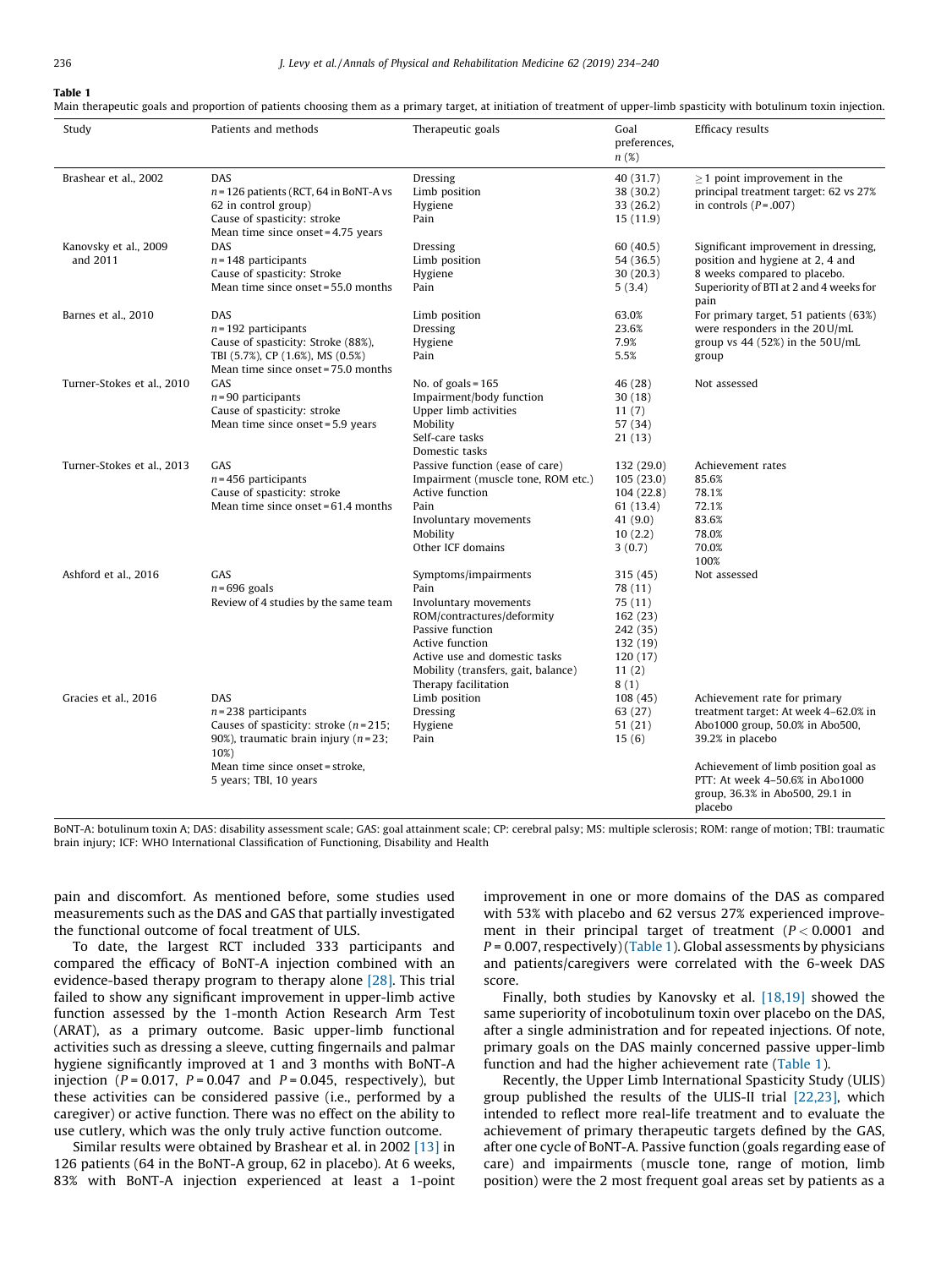primary target. They were also the most achieved, along with pain, in 85.6%, 78.1% and 83.6% of patients, respectively. Active function and mobility were less achieved, with rates of 72.1 and 70% ([Table](#page-2-0) [1](#page-2-0)). When defined as secondary goals, the achievement rate of active function targets dropped to 60.3% of patients. This finding was previously demonstrated in the ancillary analysis of GAS outcomes from McCrory et al. [\[16\].](#page-5-0) Passive function targets are more often achieved than are active function targets, defined as primary or secondary goals [\[21\]](#page-5-0).

We specifically reviewed 3 meta-analyses that focused on the functional outcome of BoNT-A for treating ULS (Table 2). Francis et al. developed an interesting paradigm to correlate decreased spasticity with functional improvement over time. Although spasticity decreased and functional improvement were significantly associated with low to moderate doses of onabotulinum toxin, the authors found no relation between these changes over time. Patients in the high-dose group did not experience functional improvement even though spasticity decreased significantly. Recently, Foley et al. [\[6\]](#page-5-0) and Baker and Pereira [\[31,32\]](#page-5-0) showed a slight improvement in active function of the upper limb with BoNT-A injection but with significant heterogeneity and small to moderate effect size. Furthermore, these effects did not translate into an increased use of the paretic upper limb in activities of daily living. Baker and Pereira also showed that the reviewed trials had an overall ''very low'' grade of evidence.

# 5. How to evaluate functional outcome for ULS focal treatments?

In light of these results, it seems that focal treatment of ULS with BoNT-A intramuscular injections alleviates spasticity-related impairments (muscle tone, active and passive range of motion) and abilities or performance of the paretic upper limb. However, patients' self-defined therapeutic targets are mostly passive function. Furthermore, when comparing passive and active goals, the latter are much less achieved than are the first [\[21\].](#page-5-0) Finally,

# Table 2

Functional outcomes and results from reviews and meta-analysis of BoNT-A in upper-limb spasticity (ULS).

| Francis et al., 2004<br>range $[0-15]$<br>range [0-17]<br>injection | 2 RCTs–142 patients (complete data for 137)<br>BoNT-A: Onabotulinum toxin<br>"Composite spasticity index" (sum of MAS<br>[0-5] for elbow, wrist and finger flexors),<br>"Composite functional index" (sum of items<br>3,5,8 of the Barthel index, and 3 other<br>subjective assessments: cutting fingernails,<br>cleaning palm, putting arm through sleeve),<br>Primary endpoint 4 weeks post-injection<br>Secondary endpoints 8, 12 and 16 weeks post- | No improvement: $n = 10$<br>Spasticity reduction alone: $n = 31$<br>Function improvement alone: $n = 5$<br>Both improved: $n = 91$<br>Time relationship between spasticity and<br>function changes:<br>$T_{spasticity} = T_{function}$ : $n = 47$<br>$T_{spasticity} < T_{function}$ : $n = 26$<br>$T_{\text{function}} < T_{\text{spasticity}}$ : $n = 18$<br>In placebo group: no association between<br>spasticity and function changes $(P=0.1775)$ | For low to moderate doses of<br>onabotulinum toxin, there is an<br>association between spasticity<br>reduction and function improvement<br>There is no temporal relationship<br>between spasticity and functional<br>changes<br>Functional outcome measure is not<br>validated          |
|---------------------------------------------------------------------|---------------------------------------------------------------------------------------------------------------------------------------------------------------------------------------------------------------------------------------------------------------------------------------------------------------------------------------------------------------------------------------------------------------------------------------------------------|---------------------------------------------------------------------------------------------------------------------------------------------------------------------------------------------------------------------------------------------------------------------------------------------------------------------------------------------------------------------------------------------------------------------------------------------------------|-----------------------------------------------------------------------------------------------------------------------------------------------------------------------------------------------------------------------------------------------------------------------------------------|
|                                                                     |                                                                                                                                                                                                                                                                                                                                                                                                                                                         |                                                                                                                                                                                                                                                                                                                                                                                                                                                         |                                                                                                                                                                                                                                                                                         |
|                                                                     |                                                                                                                                                                                                                                                                                                                                                                                                                                                         |                                                                                                                                                                                                                                                                                                                                                                                                                                                         |                                                                                                                                                                                                                                                                                         |
|                                                                     |                                                                                                                                                                                                                                                                                                                                                                                                                                                         | In 500 U group: spasticity reduction associated                                                                                                                                                                                                                                                                                                                                                                                                         |                                                                                                                                                                                                                                                                                         |
|                                                                     |                                                                                                                                                                                                                                                                                                                                                                                                                                                         | with function improvement $(P=0.0090)$<br>In 1000U group: spasticity reduction<br>associated with function improvement<br>$(P=0.0018)$<br>In 1500 U group: no association between<br>spasticity and function changes $(P=0.6393)$                                                                                                                                                                                                                       |                                                                                                                                                                                                                                                                                         |
| 16 studies<br>Foley et al., 2013                                    | Meta-analysis: pooled data from 10 trials, ie.                                                                                                                                                                                                                                                                                                                                                                                                          | Individual analysis:<br>Improvement in upper-limb activity<br>outcomes: $n=6$                                                                                                                                                                                                                                                                                                                                                                           | BoNT-A treatment of ULS results in<br>both deterioration and improvement<br>of upper-limb activity                                                                                                                                                                                      |
| 1000 patients                                                       | Studies criteria: (1) RCT; (2) adult population,                                                                                                                                                                                                                                                                                                                                                                                                        | Decrease in functional outcome: $n = 8$<br>Not reported: $n=2$                                                                                                                                                                                                                                                                                                                                                                                          | Outcome measures are heterogenous                                                                                                                                                                                                                                                       |
|                                                                     | >60% post-stroke ULS; (3) comparison to<br>placebo or non-pharmacologic treatment;<br>(4) assessment of activity performance<br>Scales and scores used as functional outcomes:                                                                                                                                                                                                                                                                          | Results pooled by similarity of outcome:<br>DAS improvement in treated group<br>(P < 0.0001)<br>ARAT improvement $(P=0.013)$                                                                                                                                                                                                                                                                                                                            | Effect size was moderately in favor of<br>BoNT-A                                                                                                                                                                                                                                        |
|                                                                     | Barthel, FIM, MAL (amount of use and quality<br>of movement), ARAT, Klein-Bell ADL, 9-hole<br>peg, upper-limb activity questionnaire                                                                                                                                                                                                                                                                                                                    | Pooled treatment effects with standardized<br>mean differences (independent from the<br>outcome measurement used):<br>Range $[-2.379; 1.511]$<br>Pooled SMD = $0.536 \pm 0.094$ , 95% CI [0.352;<br>0.721], $P < 0.0001$                                                                                                                                                                                                                                |                                                                                                                                                                                                                                                                                         |
| Baker and Pereira 2016<br>18 studies                                |                                                                                                                                                                                                                                                                                                                                                                                                                                                         | Results of individual outcome measures:<br>At 4 to 12 weeks                                                                                                                                                                                                                                                                                                                                                                                             | Regarding grades of evidence, studies<br>assessing upper-limb function after                                                                                                                                                                                                            |
| Outcome measures:<br>ARAT; $n=3$<br>Barthel index: $n = 7$          | Active range of motion (AROM): $n = 8$<br>Other measurements (individual studies):<br>Rivermead motor assessment, 9-hole peg, FIM,<br>MAL, Wolf Motor Function Test<br>Primary endpoints: 4 to 12 weeks                                                                                                                                                                                                                                                 | AROM: MD=4.53, 95% CI [2.43; 6.64],<br>P < 0.0001<br>ARAT: MD = 1.86, 95% CI [0.52; 3.19], P = 0.006<br>Barthel: MD = 2.16, 95% CI [0.74; 5.07], P = 0.14<br>Pooled analysis with standardized mean<br>differences:<br>Including Barthel index, SMD = 0.31, 95% CI<br>$[0.00; 0.62]$ P = 0.05; heterogeneity, I2 = 76%<br>Excluding Barthel index, SMD = 0.32, 95% CI                                                                                   | BoNT-A were all "very low"<br>Pooled analysis was slightly positive<br>regarding active upper-limb function,<br>with very small size of effect, and<br>significant heterogeneity<br>These results do not seem to reflect a<br>better and/or increased use of the<br>paretic limb in ADL |

ADL: activities of daily living; ARAT: action research arm test; AROM: active range of movement; DAS: disability assessment scale; FIM: functional independence measurement; MAL: motor activity log; MAS: modified Ashworth scale; MD: mean difference; RCT: randomized controlled trial; SMD: standardized mean difference.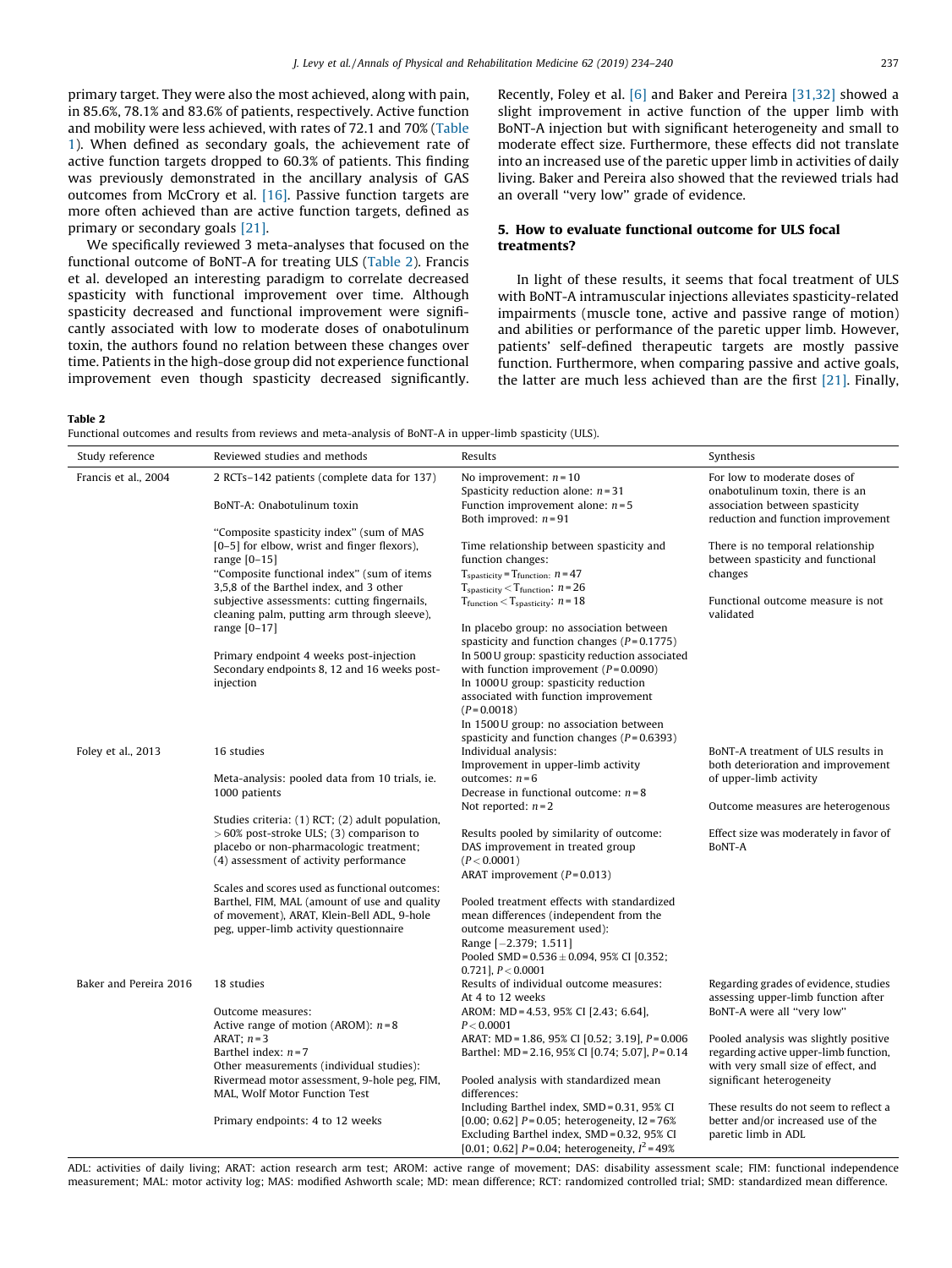meta-analyses do not show an improvement in active participation and overall independence.

Here, we discuss 4 hypotheses to explain why the positive effects of BoNT-A on impairments and abilities do not translate into active functional outcomes. First, muscle weakness prevails on spasticity in causing disability, so patients with the best underlying motricity may benefit the most from BoNT-A injections. Second, assessment methods may not be adapted to screen eligible patients; third, the time of assessment at 4 to 12 weeks after a single injection may not be sufficient to show significant functional improvement, and finally, targeted rehabilitation programs should be considered along with BoNT-A treatment to enhance upperlimb active function.

#### 5.1. Spasticity and underlying motricity

Several authors have tried to correlate the degree of spasticity with functional performance, thereby showing a link between the direct effect of BoNT-A on muscle tone and functional benefits for hemiparetic patients [\[8,9,33,34\].](#page-5-0) Sheean tried to define the past methodological flaws and clinical considerations to improve upcoming clinical trials  $[8]$ , and Bensmail et al. developed an interesting approach by studying the kinematics of ULS, before and after BoNT-A injections [\[33,34\]](#page-6-0). The authors showed that some parameters improved with BoNT-A injection, allowing for smoother and quicker movements in achieving tasks performed at a comfortable speed [\[33\].](#page-6-0) They also found that the ''amount-of-use'' subscore of the motor activity log (MAL) scale increased by 10 points after 2 sessions of BoNT-A injections [\[34\]](#page-6-0). Unfortunately, this finding failed to reach statistical significance and also for the correlation between changes in kinematic parameters and changes in functional scores. Finally, the authors identified a subpopulation of patients who benefited the most from toxin injections: those with good proximal motor control and moderate distal control, along with moderate MAL scores at baseline [\[34\]](#page-6-0). From these results, there might be a functional benefit of BoNT-A injection in less disabled patients. Thus, BoNT-A injections may improve some kinematic parameters and reaching–grasping abilities, but we still have no evidence of a link between treating spasticity and improving upper-limb active function, in terms of participation in activities of daily living.

## 5.2. Assessment tools and study design

The modified Ashworth scale was the primary endpoint used in most RCTs. This endpoint induced sample selection bias, favouring the recruitment of the most spastic patients with the most severe underlying motor impairment. These patients have few capacities of functional improvement.

The MAL reflects the everyday use of the upper limb in poststroke patients and might be the most reliable clinical tool for the assessment of functional effects of BoNT-A in ULS, for less disabled patients. Only 2 studies investigated the effect of BoNT-A in terms of MAL [\[35,36\]](#page-6-0). In both studies, BoNT-A injections (or placebo in the Meythaler et al. study) were associated with a standardized program of physical therapy. Chang et al. compared the effects of BoNT-A with that of therapy between 9 participants with high hand function and 5 with low-hand function, assessed by the Chedoke McMaster Assessment [\[35\]](#page-6-0). The MAL-28 scores were higher at 12 weeks ( $P = .006$ ) in the higher hand-function than lower hand-function group. Moreover, changes in MAL-28 (+25%), MAL-5 (+25%) and MAL self-reporting scales (+89%) over time (12 weeks) were significant in the entire cohort. Finally, changes in the MAL-5 over time were significantly higher  $(P = .02)$  in the higher hand-function than lower hand-function group. All these findings suggest that BoNT-A would have a clear functional effect on ULS but also that chronic post-stroke patients with better hand function at baseline would benefit the most from the association of BoNT-A and physical therapy [\[35\].](#page-6-0) The small number of participants, the non-controlled design of the study and the lack of correlation analysis between impairment, grasping ability (MAS and ARAT) and functional outcome do not allow for generalizing these results. Therefore, they open the field for larger RCTs assessing functional outcome for focal treatment of ULS.

In addition, the EXCITE trial [\[37\]](#page-6-0) was the first to identify the pre-treatment MAL score as a meaningful predictor of constraintinduced movement therapy (CIMT) efficacy. A MAL-quality of movement (MAL-QOM) score of  $> 2$  (/5) predicted a good outcome  $(MAL-QOM > 3$  at 2 weeks and 12 months) for CIMT. Only patients with partially preserved pre-treatment UL function benefitted the most from CIMT. Similar to the EXCITE trial, future studies of BoNT-A treatment in ULS should focus on patients with partially preserved UL function, assessed with adapted methodological tools.

## 5.3. Combined rehabilitation programs

The Cochrane stroke group published a meta-analysis by Demetrios et al. that did not find good evidence for the effectiveness of multidisciplinary rehabilitation after BoNT-A injections [\[38\].](#page-6-0) However, too few studies have assessed combined pharmacological and physical therapies for ULS with a sufficient assessment time period to confirm (or reject) the hypothesis of a functional benefit of BoNT-A treatment in ULS.

According to the Bensmail et al. and Park et al. studies [\[33,34,37\],](#page-6-0) patients included in future RCTs should be selected on the basis of the underlying motor control of their upper limb and its quality of use (i.e., proximal Medical Research Council [MRC] score for muscle strength assessment > 3/5, distal MRC score > 2/5 and MAL-QOM score  $>$  2/5). Furthermore, results from the Chang et al., Meythaler et al. and Demetrios et al. studies [\[35,36,38\]](#page-6-0) invite assessing, on a larger scale, the impact of a combined intervention in a proper crossover study. Such trials could assess the functional outcome of a focal treatment for ULS, combining impairment, target goals and functional use of the spastic paretic upper limb with the MAL scale used as a screening and primary outcome measure. The crossover design would help define a strategy of combined therapy and injections, one potentiating the other. Repeated BoNT-A injections and an extended time for a functional primary endpoint should also be considered.

# 6. Synthesis and prospects

Our literature review revealed that BoNT-A injections in the upper limbs for post-stroke spasticity are efficient to reduce impairments (hypertonia, pain, limb position, range of motion) and to achieve passive function targets, allowing for mostly better ease of care (hand hygiene, passive dressing, etc.). First, these improvements result in greater comfort and decrease fatigue, without significant improvement in daily use of the upper limb, in patients overall and in those most disabled. Second and most important, these improvements are linked to better kinematic parameters – reaching and grasping abilities in a specific subset of less disabled patients (with moderate to good underlying motor control). Nonetheless, the relation between spasticity and upperlimb activity has not been established. The primary negative features of pyramidal tract lesions are well known to prevail in the resulting disability. Future studies should help physicians better identify patients who could have the best functional benefits from intramuscular injections of BoNT-A in terms of the amount and quality of use of the spastic upper limb in activities of daily living. RCTs are needed to assess the functional outcomes of BoNT-A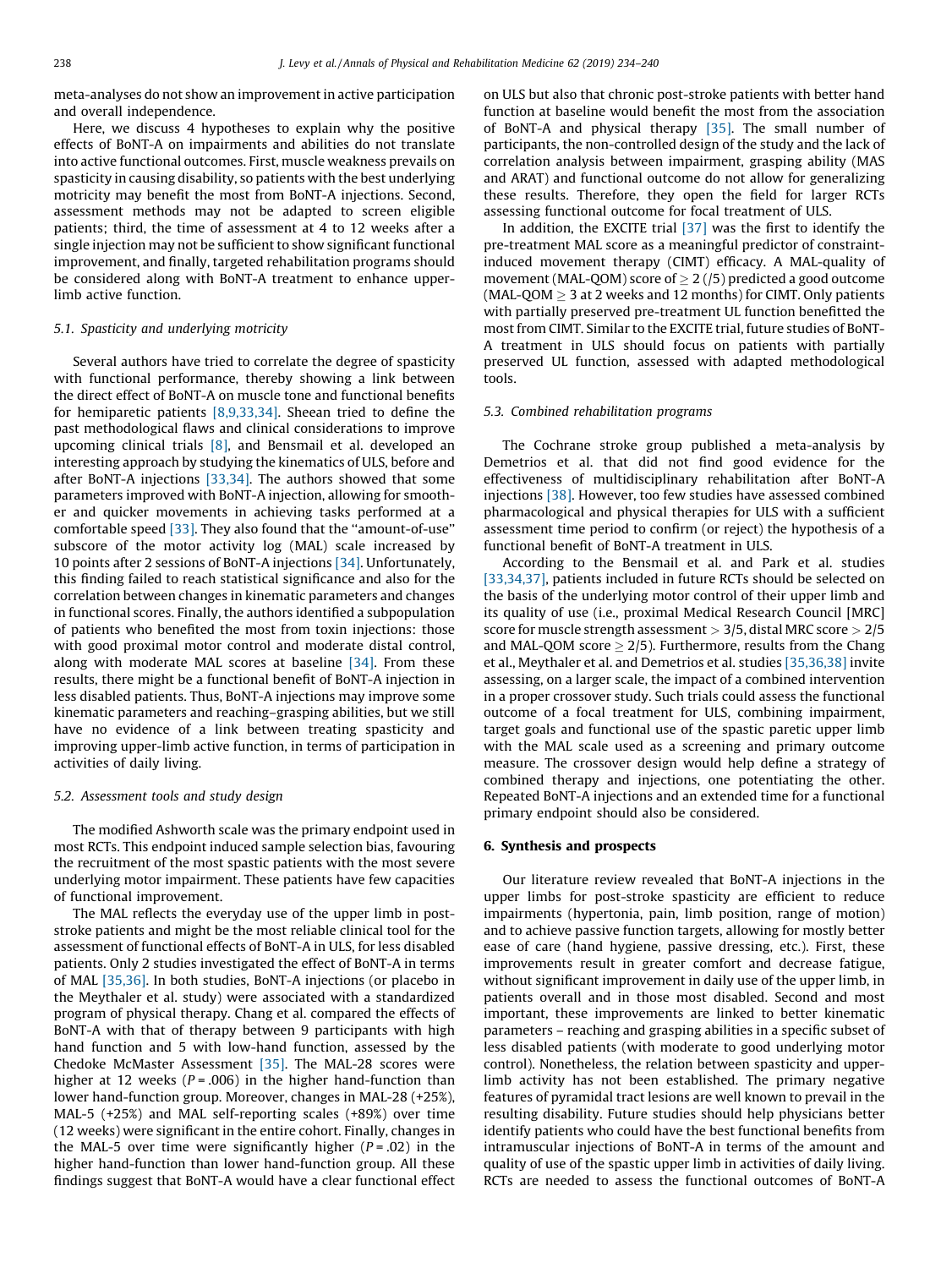<span id="page-5-0"></span>injections, as part of a multidisciplinary strategy, in post-stroke upper-limb spasticity, among a pre-selected subset of patients. These trials should focus on patients with moderate levels of motor impairment (proximal MRC score  $\geq$  3 and distal MRC  $\leq$  2/5), because they may benefit the most from reduced muscle hypertonia in performing activities of daily living. The ARAT, Wolf Motor Function Test and MAL scale could serve as screening and inclusion criteria as well as primary outcome measures, combined with the GAS and/or activities of daily living.

# 7. Conclusion

We lack evidence of a direct functional benefit of reducing muscle overactivity with focal treatment of upper-limb spasticity with BoNT-A injections, because the motor impairment may largely prevail upon spasticity in causing disability after a pyramidal tract lesion. Patients hampered by disabling spasticity but whose underlying motor control remains satisfactory may expect a true improvement in active use. A better screening of these patients, adapted evaluation tools, repeated injections and a protocol combining BoNT-A injection with rehabilitation programs may help refine prior results and demonstrate functional outcomes.

# Disclosure of interest

Jonathan Levy has received honoraria from Merz Pharma for medical consulting, and has been invited to congresses and seminars by Merz Pharma, Allergan and Ipsen. Thibaud Lansaman has been invited to congresses and seminars by Merz Pharma, Allergan and Ipsen. Djamel Bensmail has perceived honoraria for medical consulting, been invited to congresses and seminars, from Merz Pharma, Allergan and Ipsen. Franco Molteni, Giovanni Cannaviello, Nicolas Roche declare that they have no competing interest.

## References

- [1] Pandyan A, Gregoric M, Barnes M, Wood D, Wijck FV, Burridge J, et al. Spasticity: clinical perceptions, neurological realities and meaningful measurement. Disabil Rehabil 2005;27:2–[6.](http://dx.doi.org/10.1080/09638280400014576) [http://dx.doi.org/10.1080/](http://dx.doi.org/10.1080/09638280400014576) [09638280400014576](http://dx.doi.org/10.1080/09638280400014576).
- [2] Trompetto C, Marinelli L, Mori L, Pelosin E, Currà A, et al. Pathophysiology of spasticity: implications for neurorehabilitation. BioMed Res Int 2014;2014:35490[6.](http://dx.doi.org/10.1155/2014/354906) [http://dx.doi.org/10.1155/2014/354906.](http://dx.doi.org/10.1155/2014/354906)
- [3] [Das TK, Park DM. Effect of treatment with botulinum toxin on spasticity.](http://refhub.elsevier.com/S1877-0657(18)31409-X/sbref0015) [Postgrad Med J 1989;65:208–10.](http://refhub.elsevier.com/S1877-0657(18)31409-X/sbref0015)
- [4] [Snow BJ, Tsui JK, Bhatt MH, Varelas M, Hashimoto SA, Calne DB. Treatment of](http://refhub.elsevier.com/S1877-0657(18)31409-X/sbref0020) [spasticity with botulinum toxin: a double-blind study. Ann Neurol](http://refhub.elsevier.com/S1877-0657(18)31409-X/sbref0020) [1990;28:512–5.](http://refhub.elsevier.com/S1877-0657(18)31409-X/sbref0020)
- [5] Lamb YN, Scott LJ. Incobotulinumtoxin A: a review in upper limb spasticity. Drugs 2016;76:1373–[9.](http://dx.doi.org/10.1007/s40265-016-0630-z) <http://dx.doi.org/10.1007/s40265-016-0630-z>.
- [6] Foley N, Pereira S, Salter K, Fernandez MM, Speechley M, Sequeira K, et al. Treatment with botulinum toxin improves upper-extremity function post stroke: a systematic review and meta-analysis. Arch Phys Med Rehabil 2013;94:977–89[.](http://dx.doi.org/10.1016/j.apmr.2012.12.006) [http://dx.doi.org/10.1016/j.apmr.2012.12.006.](http://dx.doi.org/10.1016/j.apmr.2012.12.006)
- [7] Baker JA, Pereira G. The efficacy of botulinum toxin A for spasticity and pain in adults: a systematic review and meta-analysis using the Grades of Recommendation, Assessment, Development and Evaluation approach. Clin Rehabil 2013;27:1084–96[.](http://dx.doi.org/10.1177/0269215513491274) <http://dx.doi.org/10.1177/0269215513491274>.
- [8] [Sheean GL. Botulinum treatment of spasticity: why is it so difficult to show a](http://refhub.elsevier.com/S1877-0657(18)31409-X/sbref0040) [functional benefit? Curr Opin Neurol 2001;14:771–6.](http://refhub.elsevier.com/S1877-0657(18)31409-X/sbref0040)
- [9] Francis HP, Wade DT, Turner-Stokes L, Kingswell RS, Dott CS, Coxon EA. Does reducing spasticity translate into functional benefit? An exploratory metaanalysis. J Neurol Neurosurg Psychiatry 2004;75:1547–5[1.](http://dx.doi.org/10.1136/jnnp.2003.025551) [http://dx.doi.org/](http://dx.doi.org/10.1136/jnnp.2003.025551) [10.1136/jnnp.2003.025551](http://dx.doi.org/10.1136/jnnp.2003.025551).
- [10] Ada L, O'Dwyer N, O'Neill E. Relation between spasticity, weakness and contracture of the elbow flexors and upper limb activity after stroke: an observational study. Disabil Rehabil 2006;28:891–[7.](http://dx.doi.org/10.1080/09638280500535165) [http://dx.doi.org/](http://dx.doi.org/10.1080/09638280500535165) [10.1080/09638280500535165.](http://dx.doi.org/10.1080/09638280500535165)
- [11] Ashford S, Turner-Stokes L. Systematic review of upper-limb function measurement methods in botulinum toxin intervention for focal spasticity: upperlimb function measurement methods. Physiother Res Int 2013;18:178–89[.](http://dx.doi.org/10.1002/pri.1554) [http://dx.doi.org/10.1002/pri.1554.](http://dx.doi.org/10.1002/pri.1554)
- [12] Bakheit AMO, Thilmann AF, Ward AB, Poewe W, Wissel J, Muller J, et al. A Randomized, double-blind, placebo-controlled, dose-ranging study to compare the efficacy and safety of three doses of botulinum toxin type A (Dysport) with placebo in upper limb spasticity after stroke. Stroke 2000;31:2402–6[.](http://dx.doi.org/10.1161/01.STR.31.10.2402) <http://dx.doi.org/10.1161/01.STR.31.10.2402>.
- [13] Brashear A, Gordon MF, Elovic E, Kassicieh VD, Marciniak C, Do M, et al. Intramuscular injection of botulinum toxin for the treatment of wrist and finger spasticity after a stroke. N Engl J Med 2002;347:395–40[0.](http://dx.doi.org/10.1056/NEJMoa011892) [http://](http://dx.doi.org/10.1056/NEJMoa011892) [dx.doi.org/10.1056/NEJMoa011892](http://dx.doi.org/10.1056/NEJMoa011892).
- [14] Brashear A, Zafonte R, Corcoran M, Galvez-Jimenez N, Gracies J-M, Gordon MF, et al. Inter- and intrarater reliability of the Ashworth Scale and the Disability Assessment Scale in patients with upper-limb poststroke spasticity. Arch Phys Med Rehabil 2002;83:1349–5[4.](http://dx.doi.org/10.1053/apmr.2002.35474) [http://dx.doi.org/10.1053/apmr.2002.35474.](http://dx.doi.org/10.1053/apmr.2002.35474)
- [15] Bakheit AMO, Pittock S, Moore AP, Wurker M, Otto S, Erbguth F, et al. A randomized, double-blind, placebo-controlled study of the efficacy and safety of botulinum toxin type A in upper limb spasticity in patients with stroke. Eur J Neurol 2001;8:559–6[5.](http://dx.doi.org/10.1046/j.1468-1331.2001.00277.x) [http://dx.doi.org/10.1046/j.1468-1331.2001.00277.x.](http://dx.doi.org/10.1046/j.1468-1331.2001.00277.x)
- [16] McCrory P, Turner-Stokes L, Baguley I, De Graaff S, Katrak P, Sandanam J, et al. Botulinum toxin A for treatment of upper limb spasticity following stroke: a multi-centre randomized placebo-controlled study of the effects on quality of life and other person-centred outcomes. J Rehabil Med 2009;41:536–44[.](http://dx.doi.org/10.2340/16501977-0366) <http://dx.doi.org/10.2340/16501977-0366>.
- [17] Krasny-Pacini A, Hiebel J, Pauly F, Godon S, Chevignard M. Goal attainment scaling in rehabilitation: a literature-based update. Ann Phys Rehabil Med 2013;56:212–3[0.](http://dx.doi.org/10.1016/j.rehab.2013.02.002) <http://dx.doi.org/10.1016/j.rehab.2013.02.002>.
- [18] Kanovský P, Slawek J, Denes Z, Platz T, Sassin I, Comes G, et al. Efficacy and safety of botulinum neurotoxin NT 201 in poststroke upper limb spasticity. Clin Neuropharmacol 2009;32:259–6[5.](http://dx.doi.org/10.1097/WNF.0b013e3181b13308) [http://dx.doi.org/](http://dx.doi.org/10.1097/WNF.0b013e3181b13308) [10.1097/WNF.0b013e3181b13308](http://dx.doi.org/10.1097/WNF.0b013e3181b13308).
- [19] Kaňovský P, Slawek J, Denes Z, Platz T, Comes G, Grafe S, et al. Efficacy and safety of treatment with incobotulinum toxin A (botulinum neurotoxin type A free from complexing proteins; NT 201) in post-stroke upper limb spasticity. J Rehabil Med 2011;43:486–9[2.](http://dx.doi.org/10.2340/16501977-0796) [http://dx.doi.org/10.2340/16501977-0796.](http://dx.doi.org/10.2340/16501977-0796)
- [20] Barnes M, Schnitzler A, Medeiros L, Aguilar M, Lehnert-Batar A, Minnasch P. Efficacy and safety of NT 201 for upper limb spasticity of various etiologies – a randomized parallel-group study: NT 201 in upper limb spasticity. Acta Neurol Scand 2010;122:295–30[2.](http://dx.doi.org/10.1111/j.1600-0404.2010.01354.x) [http://dx.doi.org/10.1111/j.1600-](http://dx.doi.org/10.1111/j.1600-0404.2010.01354.x) [0404.2010.01354.x.](http://dx.doi.org/10.1111/j.1600-0404.2010.01354.x)
- [21] Turner-Stokes L, Baguley I, De Graaff S, Katrak P, Davies L, McCrory P, et al. Goal attainment scaling in the evaluation of treatment of upper limb spasticity with botulinum toxin: a secondary analysis from a double-blind placebo-controlled randomized clinical trial. J Rehabil Med 2010;42:81-[9.](http://dx.doi.org/10.2340/16501977-0474) [http://dx.doi.org/](http://dx.doi.org/10.2340/16501977-0474) [10.2340/16501977-0474](http://dx.doi.org/10.2340/16501977-0474).
- [22] Turner-Stokes L, Fheodoroff K, Jacinto J, Maisonobe P, Zakine B. Upper limb international spasticity study: rationale and protocol for a large, international, multicentre prospective cohort study investigating management and goal attainment following treatment with botulinum toxin A in real-life clinical practice[.](http://dx.doi.org/10.1136/bmjopen-2012-002230) BMJ Open 2013;3:e002230. [http://dx.doi.org/10.1136/bmjopen-](http://dx.doi.org/10.1136/bmjopen-2012-002230)[2012-002230](http://dx.doi.org/10.1136/bmjopen-2012-002230).
- [23] [Turner-Stokes L, Fheodoroff K, Jacinto J, Maisonobe P. Results from the Upper](http://refhub.elsevier.com/S1877-0657(18)31409-X/sbref0115) [Limb International Spasticity Study-II \(ULIS-II\): a large, international, pro](http://refhub.elsevier.com/S1877-0657(18)31409-X/sbref0115)[spective cohort study investigating practice and goal attainment following](http://refhub.elsevier.com/S1877-0657(18)31409-X/sbref0115) [treatment with botulinum toxin A in real-life clinical management. BMJ Open](http://refhub.elsevier.com/S1877-0657(18)31409-X/sbref0115) [2013;3:e002771.](http://refhub.elsevier.com/S1877-0657(18)31409-X/sbref0115)
- [24] [Ashford S, Fheodoroff K, Jacinto J, Turner-Stokes L. Common goal areas in the](http://refhub.elsevier.com/S1877-0657(18)31409-X/sbref0120) [treatment of upper limb spasticity: a multicentre analysis. Clin Rehabil](http://refhub.elsevier.com/S1877-0657(18)31409-X/sbref0120) [2016;30:617–22](http://refhub.elsevier.com/S1877-0657(18)31409-X/sbref0120).
- [25] Ashford S, Slade M, Turner-Stokes L. Conceptualisation and development of the arm activity measure (ArmA) for assessment of activity in the hemiparetic arm. Disabil Rehabil 2013;35:1513–[8.](http://dx.doi.org/10.3109/09638288.2012.743602) [http://dx.doi.org/10.3109/](http://dx.doi.org/10.3109/09638288.2012.743602) [09638288.2012.743602.](http://dx.doi.org/10.3109/09638288.2012.743602)
- [26] Ashford S, Turner-Stokes L, Siegert R, Slade M. Initial psychometric evaluation of the Arm Activity Measure (ArmA): a measure of activity in the hemiparetic arm. Clin Rehabil 2013;27:728–40[.](http://dx.doi.org/10.1177/0269215512474942) [http://dx.doi.org/10.1177/](http://dx.doi.org/10.1177/0269215512474942) [0269215512474942](http://dx.doi.org/10.1177/0269215512474942).
- [27] [Simpson DM, Alexander DN, O'Brien CF, Tagliati M, Aswad AS, Leon JM, et al.](http://refhub.elsevier.com/S1877-0657(18)31409-X/sbref0135) [Botulinum toxin type A in the treatment of upper extremity spasticity:](http://refhub.elsevier.com/S1877-0657(18)31409-X/sbref0135) [a randomized, double-blind, placebo-controlled trial. Neurology 1996;46:](http://refhub.elsevier.com/S1877-0657(18)31409-X/sbref0135) [1306–10](http://refhub.elsevier.com/S1877-0657(18)31409-X/sbref0135).
- [28] Shaw LC, Price CIM, Wijck FMJ, van Shackley P, Steen N, et al. Botulinum Toxin for the Upper Limb After Stroke (BoTULS) Trial: effect on impairment, activity limitation and pain[.](http://dx.doi.org/10.1161/STROKEAHA.110.582197) Stroke 2011;42:1371-9. [http://dx.doi.org/10.1161/STRO-](http://dx.doi.org/10.1161/STROKEAHA.110.582197)[KEAHA.110.582197.](http://dx.doi.org/10.1161/STROKEAHA.110.582197)
- [29] [Gracies J-M, Brashear A, Jech R, McAllister P, Banach M, Valkovic P, et al. Safety](http://refhub.elsevier.com/S1877-0657(18)31409-X/sbref0145) [and efficacy of abobotulinumtoxinA for hemiparesis in adults with upper limb](http://refhub.elsevier.com/S1877-0657(18)31409-X/sbref0145) [spasticity after stroke or traumatic brain injury: a double-blind randomised](http://refhub.elsevier.com/S1877-0657(18)31409-X/sbref0145) [controlled trial. Lancet Neurol 2015;14:992–1001.](http://refhub.elsevier.com/S1877-0657(18)31409-X/sbref0145)
- [30] Elovic EP, Munin MC, Kaňovský P, Hanschmann A, Hiersemenzel R, Marciniak C. Randomized, placebo-controlled trial of incobotulinumtoxina for upper-limb post-stroke spasticity. Muscle Nerve 2016;53:415-2[1.](http://dx.doi.org/10.1002/mus.24776) [http://dx.doi.org/](http://dx.doi.org/10.1002/mus.24776) [10.1002/mus.24776](http://dx.doi.org/10.1002/mus.24776).
- [31] Baker JA, Pereira G. The efficacy of botulinum toxin A on improving ease of care in the upper and lower limbs: a systematic review and meta-analysis using the Grades of Recommendation, Assessment, Development and Evaluation approach. Clin Rehabil 2015;29:731–4[0.](http://dx.doi.org/10.1177/0269215514555036) [http://dx.doi.org/10.1177/](http://dx.doi.org/10.1177/0269215514555036) [0269215514555036](http://dx.doi.org/10.1177/0269215514555036).